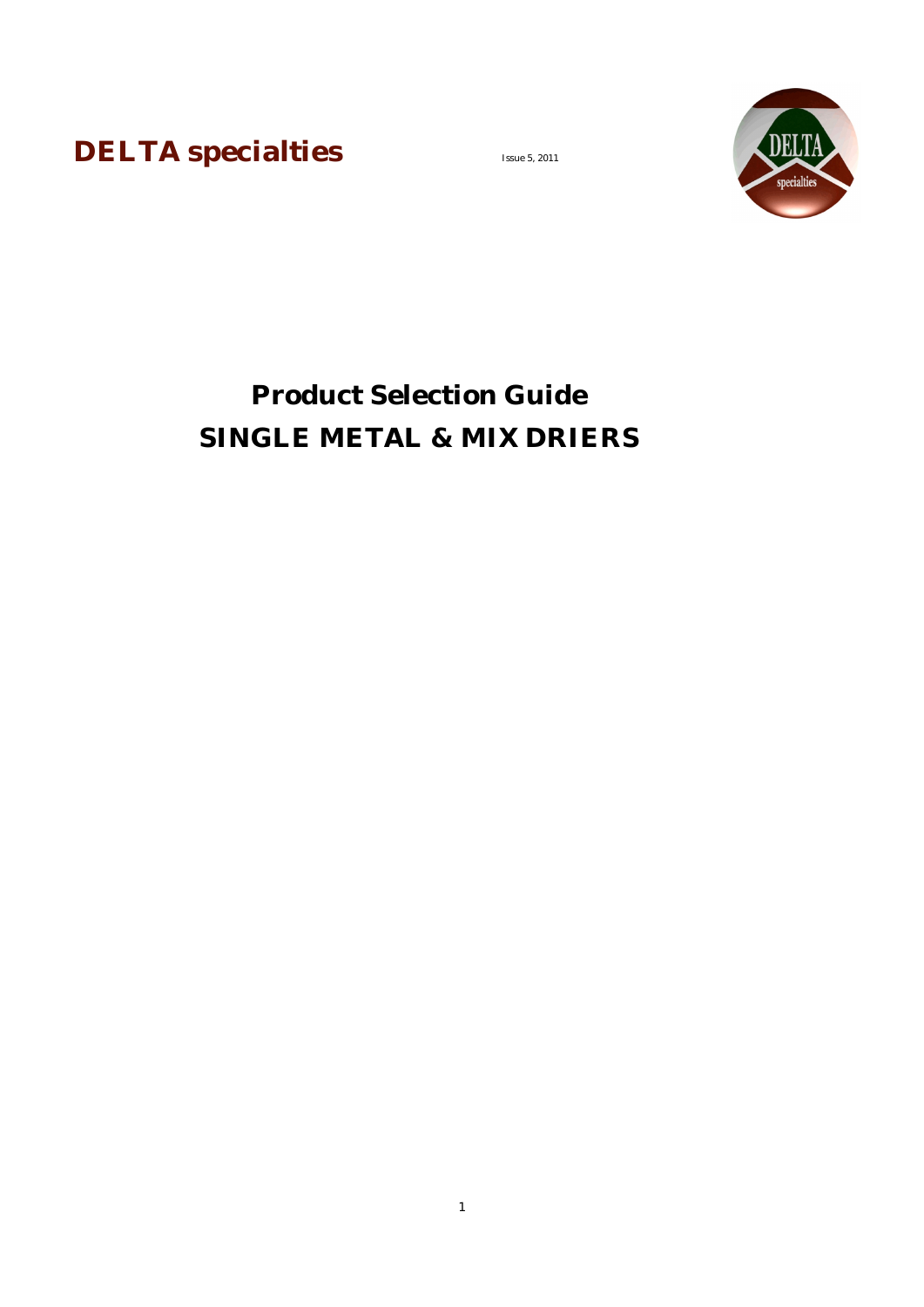## SPECIFICATIONS & SUITABILITY BY INDUSTRY

| Product name                        | Description                                                                                                                                                                                                                                                                                                                                                                                                                                                                                                          | Symbol | Metal content | Dosage per<br>resin solids |
|-------------------------------------|----------------------------------------------------------------------------------------------------------------------------------------------------------------------------------------------------------------------------------------------------------------------------------------------------------------------------------------------------------------------------------------------------------------------------------------------------------------------------------------------------------------------|--------|---------------|----------------------------|
| MORDRY® Barium 10 WD                | MORDRY® Barium 10 WD is an auxiliary drier for all water-reducible oxidatively drying alkyd paints. Excellent results can be<br>achieved when using MORDRY® Barium 10 WD together with other water-dispersible metal driers such as MORDRY® Cobalt 6<br>WD, MORDRY® Zirconium 12 WD and MORDRY® Manganese 6 WD. See MORDRY® Barium 12.5 for Barium carboxylates                                                                                                                                                      | Ba     | 10%           | 0.05%-0.6%                 |
| MORDRY® Barium 12.5                 | Barium carboxylates improve through-drying of a coating and have good pigment wetting characteristics. They also<br>demonstrate lower water sensitivity than Calcium carboxylates. Barium carboxylates improve gloss and prevent adsorption of<br>the primary driers at the surface of the pigments and extenders, thus increasing the stability of the coating during prolonged<br>storage. In combination with Cobalt, Barium has a similar effect to that of Lead. Thus, it has seen some use as a substitute for | Ba     | 12.50%        | $0.1 - 0.5%$               |
| MORDRY® Calcium 4                   | Calcium carboxylates, by themselves, have minimal effectiveness as driers but are very useful when used in combination with<br>active driers such as Cobalt and Manganese. Calcium driers help to improve hardness and gloss as well as to reduce skin-<br>formation, silking, and blooming. They are also useful as pigment wetting/dispersing agents and loss-of-dry inhibitors. Calcium<br>carboxylates are not recommended for coatings subjected to drying under adverse conditions                             | Ca     | 4%            | 2.5-10.0%                  |
| MORDRY® Calcium 4 O<br>(Over-based) | See MORDRY® Calcium 4 for Calcium carboxylates characteristics                                                                                                                                                                                                                                                                                                                                                                                                                                                       | Ca     | 4%            | 2.5-10.0%                  |
| MORDRY® Calcium 4 WD                | MORDRY® Calcium 4 WD is a water-dispersible Calcium salt of saturated branched mixture of acids. Excellent results can be<br>achieved when using MORDRY® Calcium 4 WD together with other water-dispersible metal driers such as MORDRY® Cobalt 6<br>WD, MORDRY® Zirconium 12 WD and MORDRY® Manganese 6 WD. See MORDRY® Calcium 4 for Calcium carboxylates                                                                                                                                                          | Ca     | 4%            | 2.75%-8.1%                 |
| MORDRY® Calcium 10                  | See MORDRY® Calcium 4 for Calcium carboxylates characteristics                                                                                                                                                                                                                                                                                                                                                                                                                                                       | Ca     | 10%           | 1.0-4.0%                   |
| MORDRY® Cerium 10                   | Cerium carboxylates promote the polymerization and through-drying processes. They are particularly recommended for baking Ce<br>enamels and white and clear overprint varnishes, as they produce less discoloration than other active metals. Cerium driers are<br>far less active than cobalt and manganese. At low temperatures (below 0°C) or at very high atmospheric humidity, cerium<br>driers do though show higher efficacy than the other primary driers                                                    |        | 10%           | $0.1 - 0.5%$               |
| MORDRY® Cobalt 6                    | Cobalt carboxylates are the most effective oxidative catalysts at ambient temperatures. Cobalt is a primary drier for coating<br>systems. Cobalt soaps function as oxidation catalyst and are used at low levels. The use of excessive amounts of cobalt in<br>coating systems can cause rapid skinning, wrinkling of the film as it dries, and reduced water resistance of the cured film                                                                                                                           | Co     | 6%            | $0.04 - 0.16%$             |
| MORDRY® Cobalt 6 P                  | MORDRY® Cobalt 6 P is a specially formulated cobalt carboxylate for unsaturated polyester applications. MORDRY® Cobalt 6 P is Co<br>characterized by giving lighter color than the regular cobalt octoate. See MORDRY® Cobalt 6 for Cobalt carboxylates<br>characteristics                                                                                                                                                                                                                                           |        | ~16%          | $0.04 - 1.0%$              |
| MORDRY® Cobalt 6 T                  | MORDRY® Cobalt 6 T is a drier for coatings based on Cobalt salt of saturated branched C8 acids in toluene. See MORDRY®<br>Cobalt 6 for Cobalt carboxylates characteristics                                                                                                                                                                                                                                                                                                                                           | Co     | $~16\%$       | 0.04-0.16%                 |
| MORDRY® Cobalt 6 WD                 | MORDRY® Cobalt 6 WD is a water-dispersible Calcium salt of saturated branched mixture of acids. Excellent results can be<br>achieved when using MORDRY® Cobalt 6 WD together with other water-dispersible metal driers such as MORDRY® Calcium 4<br>WD, MORDRY® Zirconium 12 WD and MORDRY® Manganese 6 WD. See MORDRY® Cobalt 6 for Cobalt carboxylates                                                                                                                                                             | Co     | 6%            | 0.02%-0.08%                |
| MORDRY® Cobalt 10                   | See MORDRY® Cobalt 6 for Cobalt carboxylates characteristics                                                                                                                                                                                                                                                                                                                                                                                                                                                         | Co     | 10%           | 0.02-0.08%                 |
| MORDRY® Potassium 10                | Potassium carboxylates work synergistically with Cobalt in unsaturated polyester thermo-set systems                                                                                                                                                                                                                                                                                                                                                                                                                  | K      | 10%           | $0.5 - 2.0%$               |
|                                     | MORDRY® Manganese 6 WD MORDRY® Manganese 6 WD is a water-dispersible Manganese salt of saturated branched mixture of acids. Excellent results<br>can be achieved when using MORDRY® Manganese 6 WD together with other waterdispersible metal driers such as MORDRY®<br>Cobalt 6 WD, MORDRY® Zirconium 12 WD and MORDRY® Barium 10 WD                                                                                                                                                                                | Mn     | 6%            | 0.02%-0.04%                |
| MORDRY® Manganese 10                | Manganese carboxylates improve the surface drying of a paint film and also possess some through-drying properties. They are<br>frequently used as polymerization accelerators in baking finishes and low-temperature drying systems. They are used most<br>often in combination with Lead and/or Cobalt driers and an auxiliary drier. In baking systems, Manganese soaps are most often<br>used as a sole metal drier                                                                                               | Mn     | 10%           | $0.2 - 0.4%$               |
| MORDRY® Lead 24                     | Lead carboxylates promote thorough polymerization of the film, catalyzing the uniform drying ofthe surface and inside of it. In<br>addition, they improves film's flexibility and its resistance to water and salt at the same time. Lead carboxylates are always<br>combined with Cobalt and/or Manganese together with small amounts of Calcium drier                                                                                                                                                              | Pb     | 24%           | $0.12 - 0.9%$              |
| MORDRY <sup>®</sup> Lead 32         | See MORDRY® Lead 24 for Lead carboxylates characteristics                                                                                                                                                                                                                                                                                                                                                                                                                                                            | Pb     | 32%           | 0.09-0.7%                  |
| MORDRY® Lead 36                     | See MORDRY® Lead 24 for Lead carboxylates characteristics                                                                                                                                                                                                                                                                                                                                                                                                                                                            | Pb     | 36%           | $0.08 - 0.6%$              |